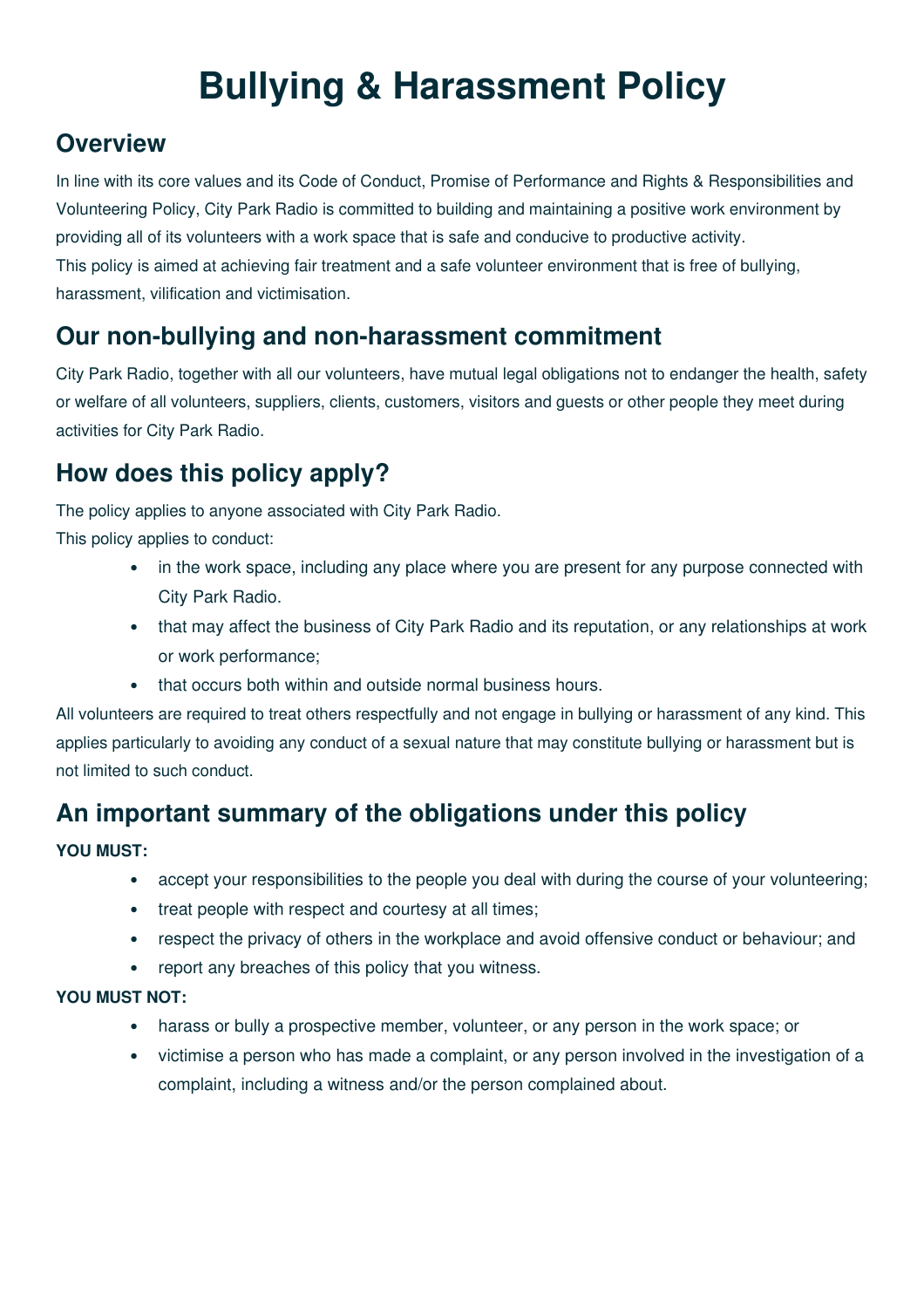### **What is "Harassment"?**

Harassment refers to any form of behaviour (physical, verbal or non-verbal) that is unwelcome and that a reasonable person would have anticipated would:

- humiliate someone;
- offend someone; or
- intimidate someone.

There is no requirement that the harasser intends to offend or harm for it to be unlawful. All that is required under the law is that a reasonable person would consider that the person being harassed would be offended, humiliated or intimidated by the behaviour in question.

Harassment may take the form of:

- Unlawful and general harassment
- Sexual Harassment or
- Bullying

Different people and cultures have diverse attitudes about verbal and physical actions. When in doubt, you should refrain from saying or do anything that may be perceived to be unwelcome, offensive, humiliating, belittling, abusive, threatening or intimidating

#### **Examples of Harassment**

Harassment (including sexual harassment and bullying) can be physical, verbal or written. It can include words, pictures or statements. It can be transmitted by post, phone, fax, video, text message, email, a screen saver or via social media such as Facebook or Twitter.

Some forms of verbal harassment include, but are not limited to:

- making fun of someone;
- telling offensive or insulting jokes;
- making derogatory comments or taunts about someone;
- asking repeated or intrusive questions about someone's personal life;
- imitating someone's accent;
- spreading rumours;
- obscene telephone calls, unsolicited letters, faxes, SMS or email messages;
- threats or insults;
- the use of language that is not suitable in the workplace; and
- name calling.

Some forms of non-verbal harassment include, but are not limited to:

- unwelcome practical jokes;
- displaying or circulating racist cartoons or literature;
- displaying offensive or pornographic posters or screen savers;
- sending explicit, offensive or sexually suggestive text messages, social media messages or emails;
- mimicking someone with a disability;
- ignoring someone or being particularly cold or distant with them;
- not sharing information;
- offensive hand or body gestures;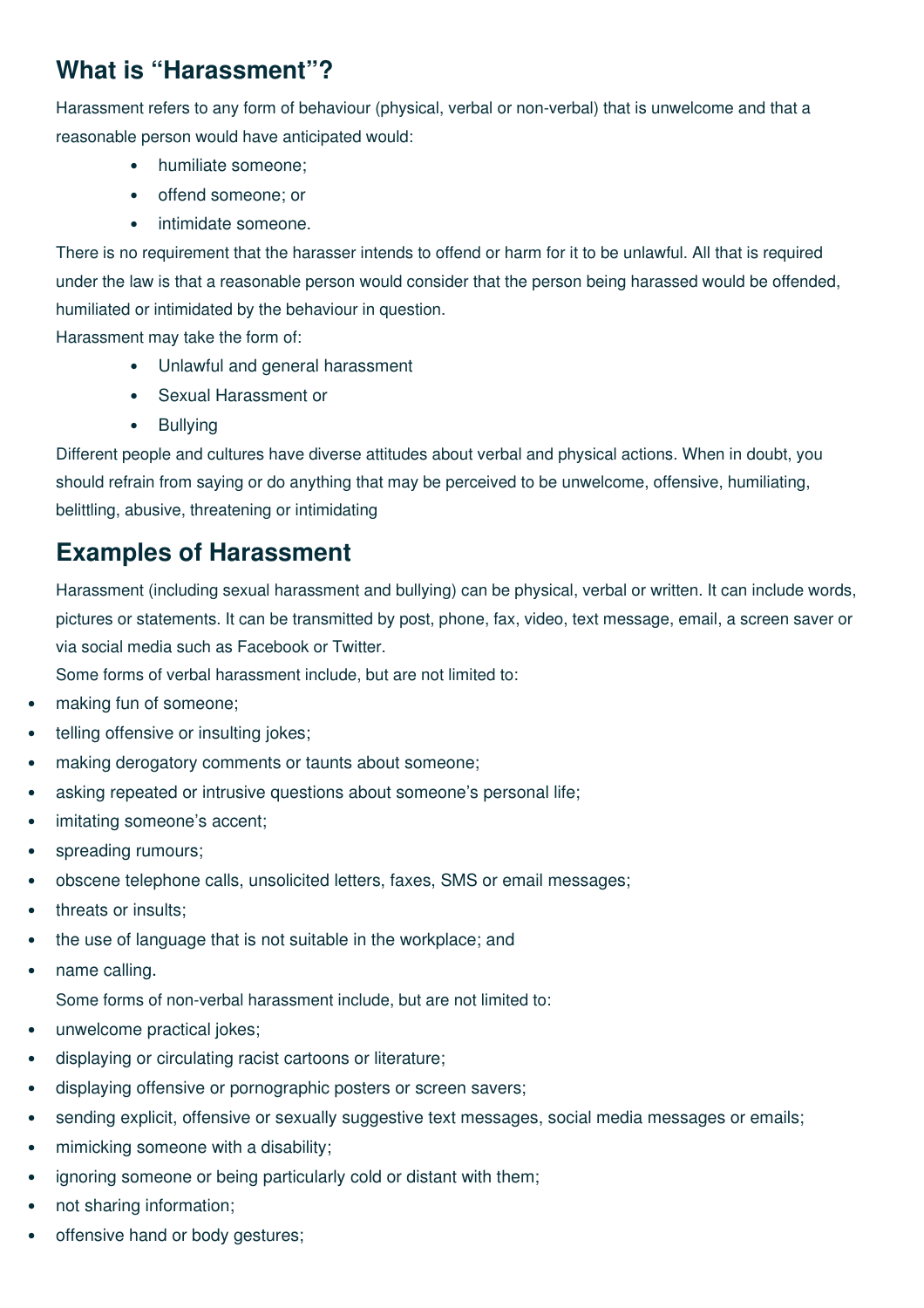- unnecessarily leaning over someone; and
- continually ignoring or dismissing someone's contribution in a meeting or discussion. Some forms of physical harassment include, but are not limited to:
- pushing, shoving or jostling; and
- putting your hand or an object on someone or into their clothes.

The most common form of workplace harassment is sexual harassment. Under Australian anti-discrimination law, there is a specific test for sexual harassment which differs from other forms of workplace harassment. This test has a lower threshold.

Sexual harassment of a fellow employee is unlawful even when it occurs outside of work hours and at a nonwork location.

#### **Sexual harassment includes but is not limited to:**

- making a sexual advance or persistent or continual requests for dates;
- unwanted sexual compliments or excessive and unwelcome flirting;
- requests for sexual favours;
- suggestive comments about someone's appearance or body;
- remarks of a sexual nature about a person, their sex life or physical appearance;
- asking questions or divulging confidences of a sexual nature;
- leering or staring at a person or parts of their body;
- suggestive behaviour, unnecessary physical intimacy, unwanted body touching or
- physically molesting a person,including standing too close, excessively lengthy
- touching or body contact, touching; patting; pinching; kissing or embracing someone;
- physical conduct of a sexual nature;
- displaying or transmitting sexually offensive posters, handouts, emails or screen savers;
- suggestive letters and drawings, including email;
- gender-based insults or taunting;
- smutty or sexist jokes; or
- sexually suggestive behaviour including offensive body and hand movements;
- indecent exposure, stalking, sexual assault and rape. Sexual harassment does not refer to behaviour which is based on mutual attraction (which is consensual and acceptable to both parties), friendship and respect.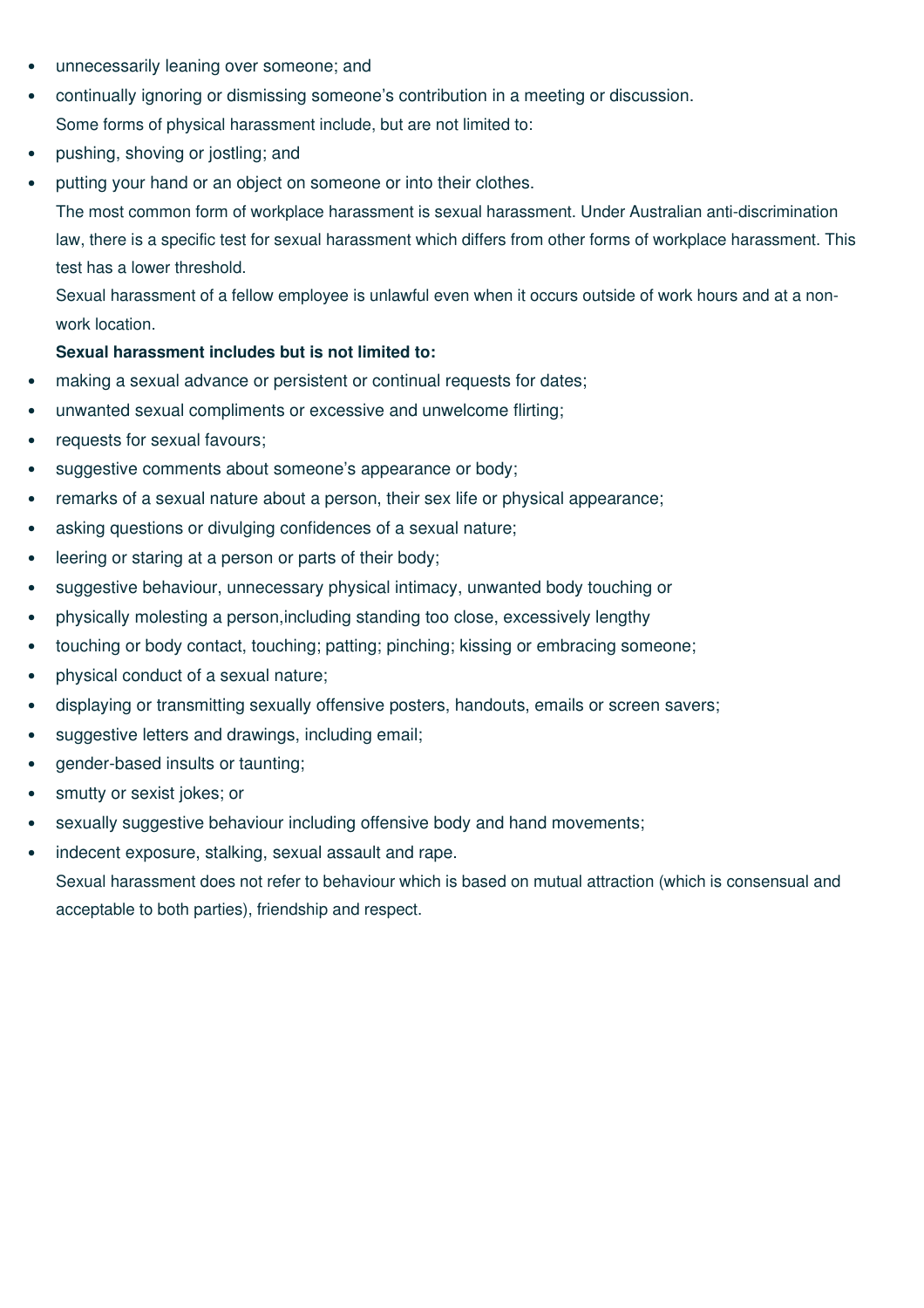# **What is "Bullying"?**

Bullying behaviour can range from very obvious verbal or physical assault to very subtle psychological abuse. Examples of bullying conduct include, but not limited to:

- repeated verbal or physical abuse;
- yelling, screaming or offensive language;
- intimidating gestures or behaviours such as banging on tables;
- ongoing practical jokes or repeated pranks or jokes in relation to a particular employee (note that some socalled "pranks" or "initiation" events can be serious
- criminal matters such as assault or breaches of Work Health and Safety Laws);
- excluding or isolating employees;
- psychological harassment;
- intimidation:
- assigning meaningless tasks unrelated to the job;
- giving employees impossible jobs or setting unreasonable expectations;
- deliberately changing work rosters to inconvenience particular employees
- undermining work performance by deliberately withholding information vital for effective work performance;
- withholding work-related information or constantly changing work targets or guidelines;
- constant or public criticism or belittling;
- repeated sabotage, isolation, constant undermining or giving someone too little,
- too much or inappropriate work; and
- intrusive monitoring or micro-managing.

### **What is Not "Bullying"?**

Any reasonable management action is not classified as bullying. Reasonable management action includes the setting of reasonable performance goals, reasonable supervision, reasonable legitimate and constructive performance management, counseling and discipline conducted in a reasonable manner and reasonable actions by a supervisor or Manager, including issuing reasonable and lawful directions.

### **What is "Vilification"?**

Vilification is a particular form of harassment. It is also a criminal offence.

Vilification is inciting hatred of persons on the basis of their race, religion, disability, gender identity or sexuality. For example it may be:

- equating a person with a particular attribute with an "animal";
- displaying or communicating offensive material on the basis of an attribute;
- calling people names and making offensive comments on the basis of an attribute; emails, "jokes" or graffiti that incite hatred toward a person or group on the basis of an attribute; or
- threatening to harm a person with a particular attribute that affects how they dress (e.g. due to religious beliefs) unless they "learn to dress like everyone else".

# **What is "Victimisation"?**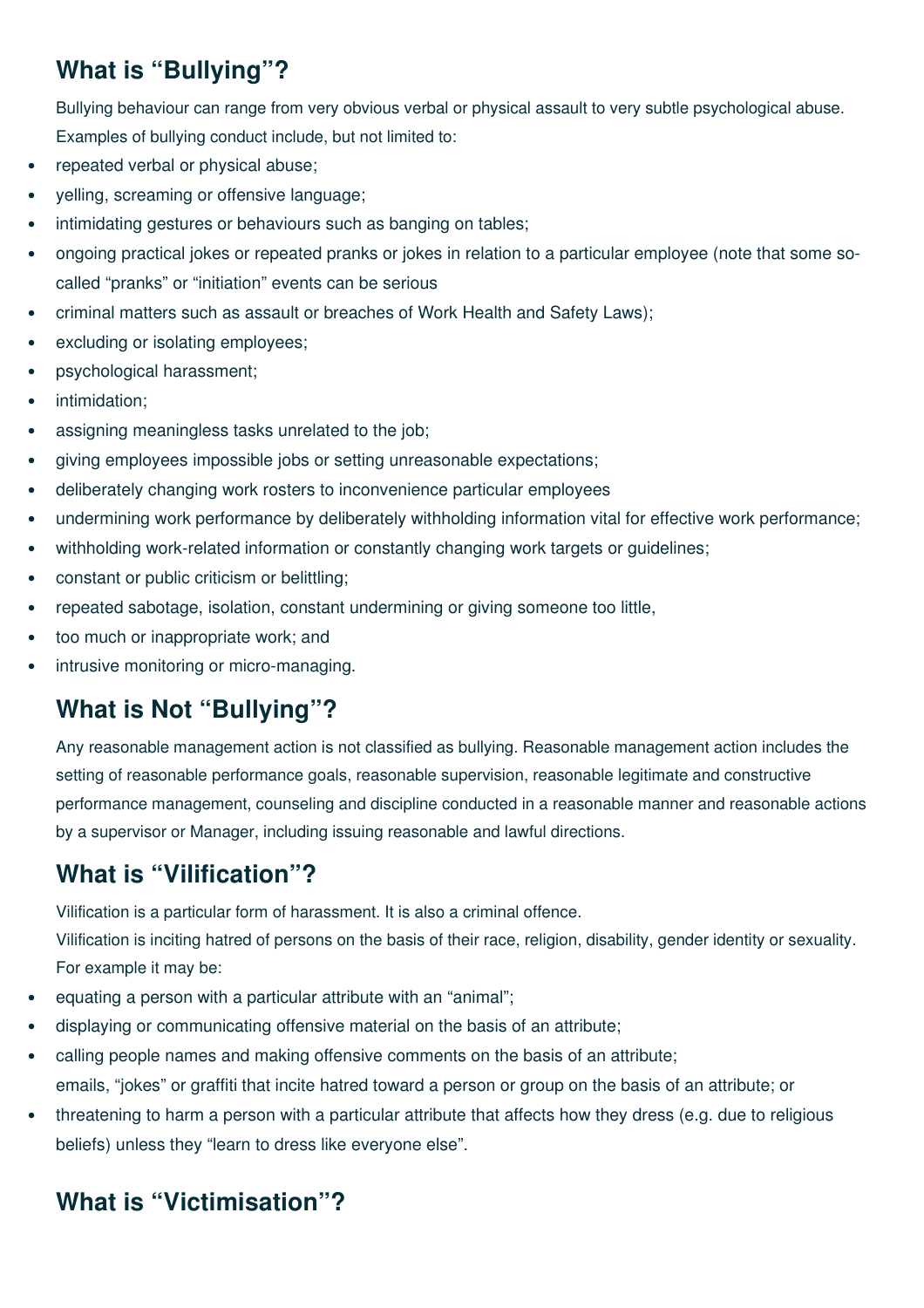Victimisation means any negative treatment of, or disadvantage imposed on, a person because they make a complaint or are involved in an investigation of a complaint about bullying or harassment under this policy. Victimisation also includes any conduct which disadvantages a person who is assisting or supporting a person who has been subjected to inappropriate behaviour.

Victimisation may take many forms including intimidation, exclusion from team or company activities, withholding opportunities, dismissing a volunteer, or threatening a person or limiting their access to benefits.

## **Assisting Bullying, Harassment, Victimisation or Vilification**

You will also breach this policy and may be breaching applicable laws if you assist or encourage another person to engage in the conduct prohibited by this policy. It is your responsibility not only to ensure you do not engage in prohibited behaviour yourself, but also to ensure you do not contribute to such behaviour being carried on by another person.

#### **Bullying or harassment outside the work premises**

You should be aware that bullying and harassment that takes place outside the work premises can still be unlawful conduct in the context of your association with City Park Radio.

If you attend other work sites to perform work, you are also prohibited from bullying or harassing volunteers working there.

## **Consequences of a breach of this Policy**

If you breach this policy, you will be subject to disciplinary action which may include:

- counselling;
- a verbal or written warning;
- dismissal, either with or without notice.